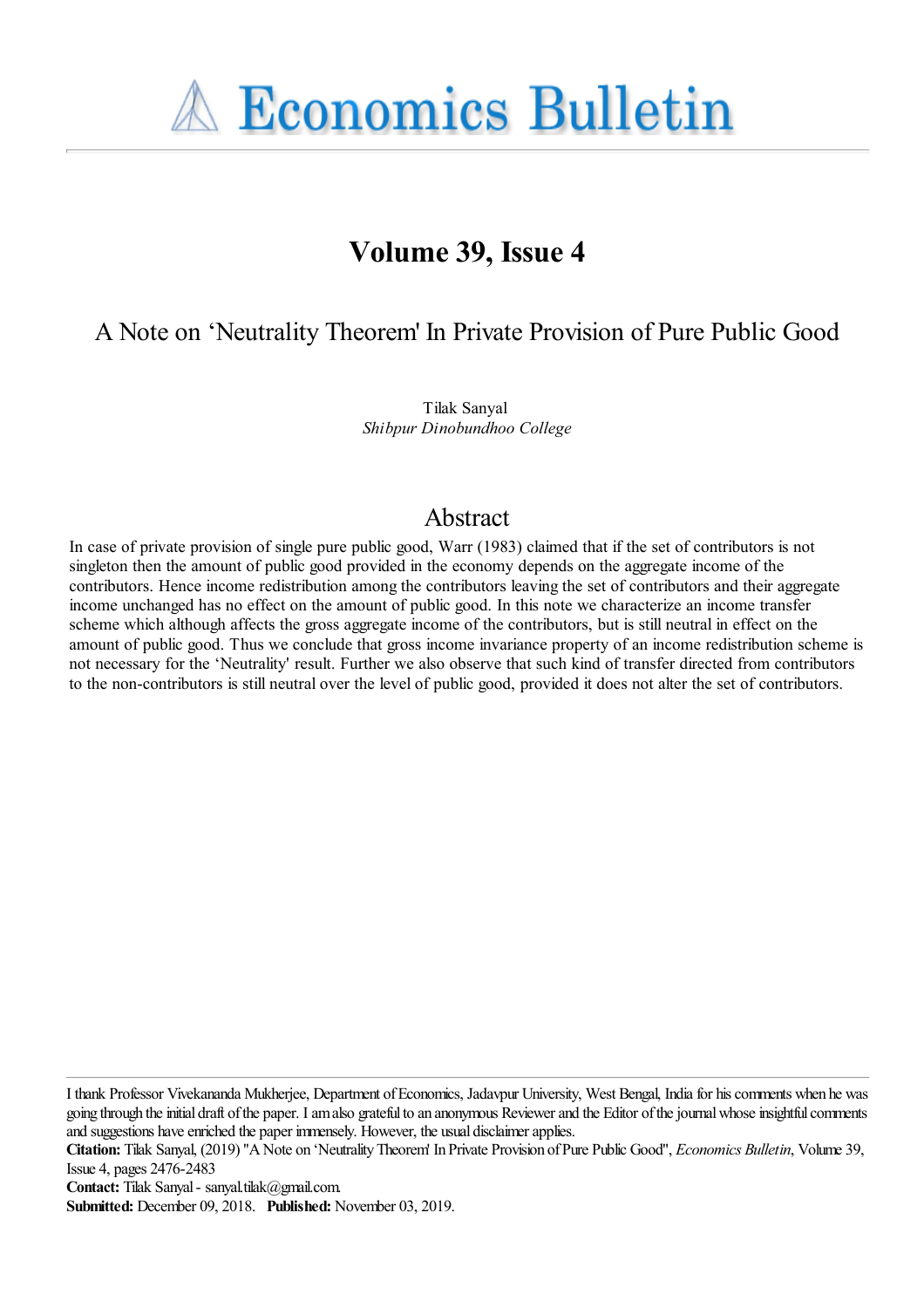#### **1. Introduction**

Warr (1983) presented a seminal result in the context of privately provided single pure public good, famously known as 'Neutrality' theorem. He showed that if the set of contributors remains unchanged, redistribution of income among them leaves the amount of public good unchanged. The driving force behind this is the result showing that the equilibrium amount of public good depends on the aggregate income of the contributors. Thus neutrality works under two apparent pre-conditions  $- (1)$  the set of contributors must remain the same in both pre and post-transfer situations; and (2) income transfer must keep the aggregate income of the contributors unchanged. The second pre-condition is satisfied only for unconditional transfers, where the recipient adds the transfer amount to her income and then decides on its optimal allocation among the goods.

 A scrutiny of the literature suggests that while some papers have illustrated the validity of neutrality in some environments, some have shown its invalidity in other environments. Becker (1974), Barro (1974) for intergenerational transfers, Kemp (1984) for multiple public goods, Boadway, Pestieau and Wildasin (1989) for taxes and subsidies on private goods and Varian (1994) for Stackelberg equilibria – all of them show validity of neutrality in respective situations. In contrast, Bergstrom, Blume and Varian (1986) show that Neutrality does not hold if the transfer amount fails to satisfy the first pre-condition. Buchholz and Konrad (1995), Konrad and Lommerud (1995) and Ihori (1996) suggest that neutrality result is invalid if the marginal cost of providing the public good differs among the individuals. Finally Ruebbelke (2003), in a framework of 'impure' public good, enumerates different conditions under which foreign aid is potentially neutral/non-neutral over public good (GHG abatement) provision level.

 It is worthy to mention that all of the above papers considered unconditional cash transfers only. The consequence of conditional transfer where the recipient cannot add the amount directly to her income and spends it entirely on the good with which it is tied, on the validity of neutrality has remained unexplored. The reason is perhaps obvious. Conditional transfer does not keep the aggregate income of the contributors unchanged and hence, is not supposed to be neutral. But, in this note, we show that a cash transfer tied to the provision of the public good i.e. the recipient can spend it only for the provision of public good, is also neutral over the level of public good if the set of contributors remains unaffected. This result holds irrespective of the asymmetry in preference pattern and income distribution of the contributors. Hence the result contributes to the literature demonstrating that only the first pre-condition is necessary for the neutrality to hold.

 Moreover, we explore the possibility of obtaining neutrality in situations where tied cash transfer is directed from a contributor to a non-contributor and vice-versa. We observe that such transfer scheme is neutral over the level of public good only in the circumstance where it is directed from a contributor to a non-contributor in such a way that the composition of the two disjoint sets is unaltered. This result, in fact, reiterates the necessity of the first precondition for neutrality to hold. It also marks another contribution to the literature by showing that while unconditional transfer is neutral only for redistribution where both transfer donors and recipients are contributors; neutrality of conditional transfer requires only the donors as contributors. The recipients may or may not be contributors.

 We plan the paper in the following way: we develop the theoretical model in the next section, the section following it presents an illustration using Cobb-Douglas utility function, then we discuss the consequences of tied transfer from a contributor to a non-contributor and vice-versa in the context of neutrality and finally we conclude.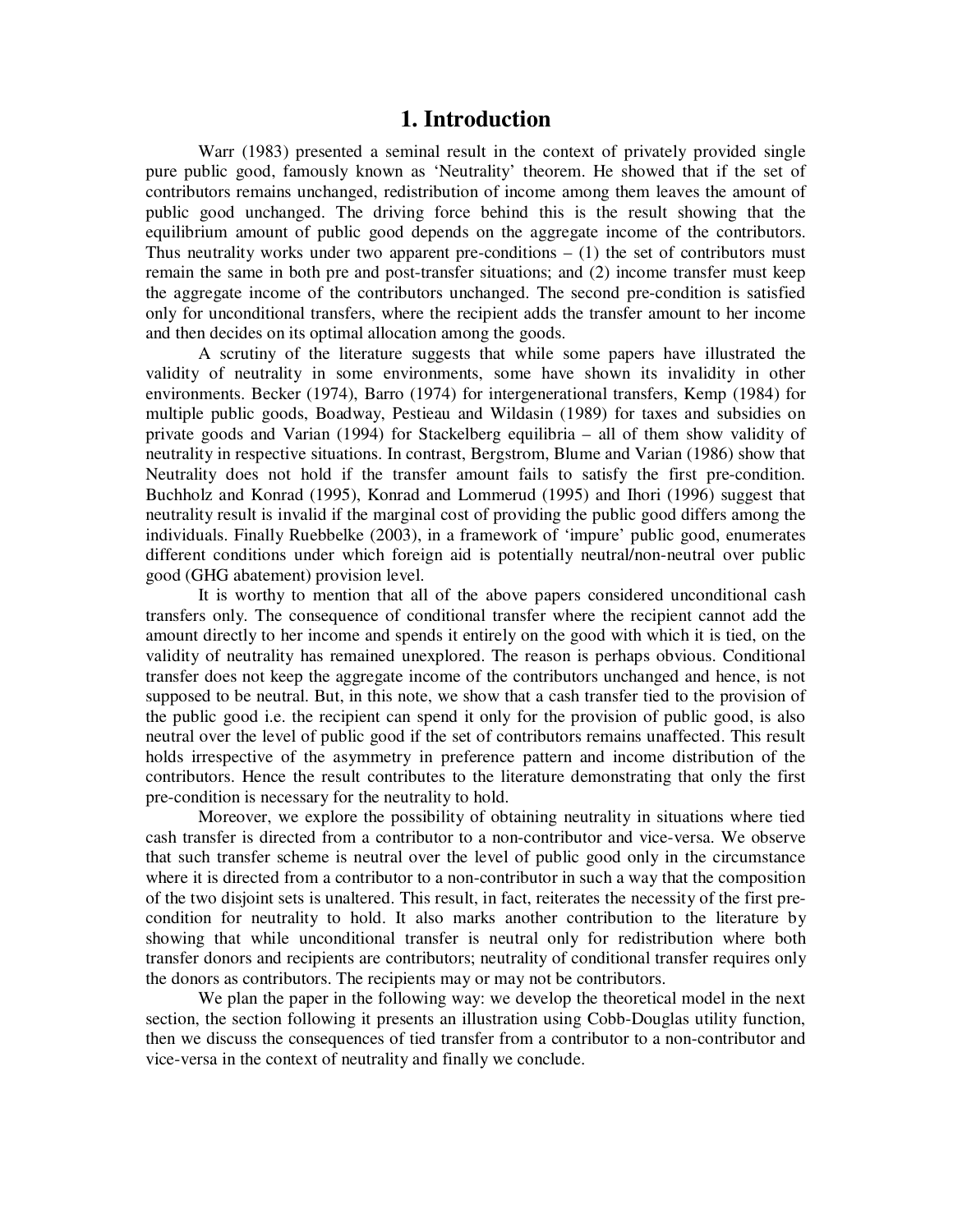#### **2. The Model**

 Consider an economy consisting of two individuals. We label them as *individual 1* and *individual* 2. The income of *ith* individual is  $M_i \in \mathbb{R}_{++}$ ,  $\forall i = 1,2$ . Both the individuals consume a pure public good and a private good. The public good is provided by the voluntary contribution of the individuals. If the *ith* individual contributes  $g_i \in \mathbb{R}_+$ , then the total amount of contribution becomes  $(g_i + g_j), \forall i, j = 1,2$  and  $i \neq j$ . <sup>1</sup> Assume that \$1 of contribution yields 1 unit of the public good. Thus the total amount of public good provided in the economy becomes  $G = g_i + g_j$ . The amount of private good consumed by the *ith* individual is  $c_i \in \mathbb{R}_{++}$ ,  $\forall i$ . Lastly, we assume all goods are normal in consumption and the price of private good is unity.

Now we define the utility function of *ith* individual as  $u^i = u^i(G, c_i)$  where  $u^i$  is continuous, monotonically increasing in its arguments, strictly quasi-concave and at least twice differentiable with  $u_G^i, u_G^i > 0$ ;  $u_{GG}^i, u_{cc}^i < 0$  and  $u_{Gc}^i = u_{cG}^i > 0$ . Replacing *G* by  $(g_i + g_j)$  we rewrite the utility function as:

$$
u^i = u^i(g_i + g_j, c_i) \tag{1}
$$

The *ith* individual maximizes her utility given in equation (1) subject to her budget constraint:  $g_i + c_i \leq M_i$  (2)

Since this is a static model with no incentive of savings, the budget constraint holds with equality in equilibrium. Therefore, substituting  $c_i = M_i - g_i$  we rewrite the utility function of equation (1) as:

$$
u^{i} = u^{i} (g_{i} + g_{j}, M_{i} - g_{i})
$$
\n(3)

**Definition 2.1:** *Unconditional Cash Transfer Scheme***:** In case of unconditional transfer of \$1 from individual *i* to individual *j*, the income distribution changes from  $(M_i, M_i)$  to  $(M_i - 1, M_j + 1)$ . So individual *j* now allocates her net income i.e.  $(M_j + 1)$  optimally between contribution towards public good and private good. Note that this transfer scheme does not alter the gross income i.e.  $(M_i + M_i)$  in the economy. Warr (1983) derived the Neutrality theorem considering such income redistributive scheme.

**Definition 2.2:** *Conditional/Tied Cash Transfer Scheme***:** The recipient of conditional cash transfer can spend the amount only in the good for which it is intended. No part of it can be spent in the other good. Thus \$1 tied transfer from *i* to *j* alters the income distribution from  $(M_i, M_j)$  to  $(M_i - 1, M_j)$ . Clearly,  $(M_i + M_j)$  also changes in the post-transfer situation to  $(M_i + M_j - 1).$ 

The two types of cash transfer defined above differ significantly in the mode in which it is dispensed. In case of unconditional transfer, a fraction of transfer amount is spent for providing the public good and the residue amount is spent on private consumption. But conditional transfer amount is spent entirely on the good with which it is tied. In the

 $\overline{a}$ 

<sup>&</sup>lt;sup>1</sup>At first it seems unusual that all the individuals of an economy contribute positive amount for the public good, especially when Bergstrom, Blume and Varian (1986) pointed out that only individuals having income above a critical level contribute positive amount. But minor change in the framework makes it convenient. Let the set of individuals be  $N = \{1, 2, \ldots, n\}$  where  $|N| = n > 2$ . Suppose the initial income distribution induces the set of contributors to be  $C \subset N$  and  $|C| = 2$ . Since we focus on the set of contributors for verifying neutrality result, the set  $N \setminus C$  is irrelevant for the purpose of the paper.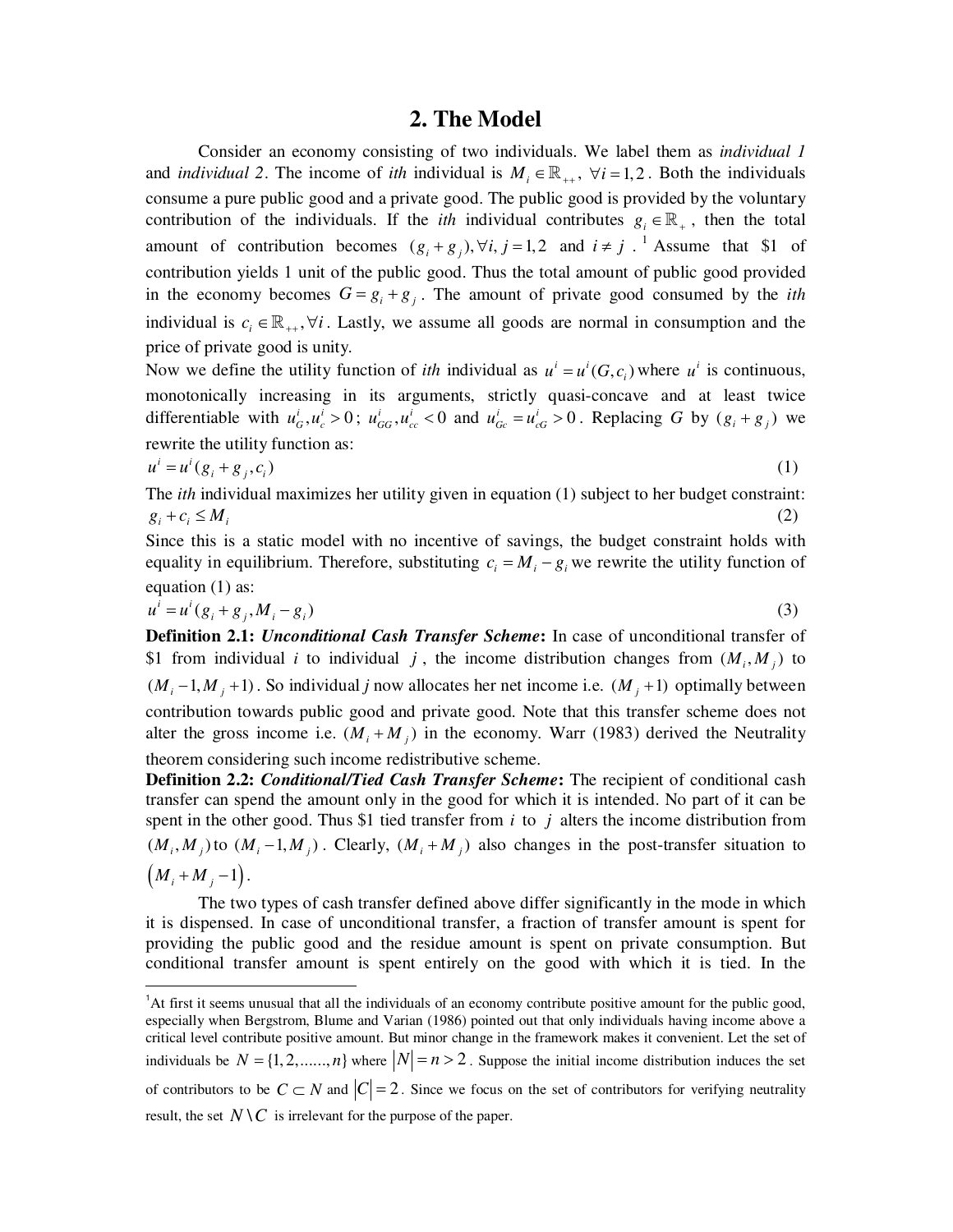following section we consider a conditional cash transfer to public good and explore its implication in the context of the neutrality result.<sup>2</sup>

#### **3. The Case of Conditional Cash Transfer**

 Assume that in the pre-transfer situation both the individuals contributed positive amount towards the public good in pure strategy Nash equilibrium.<sup>3</sup> Without loss of generality, consider a conditional cash transfer of amount  $T \in \mathbb{R}_+$  to public good from individual 1 to individual 2. The transfer amount is chosen in such a way that both the individuals contribute in post-transfer equilibrium also. Continuing with the same notation, let individual 1 contribute  $g_1 \in \mathbb{R}_{++}$  and the net contribution from individual 2 becomes

 $(g_2 + T) = g_2' \in \mathbb{R}_{++}$ . From equation (3) we write the utility maximization problem of individual 1 as:

$$
Max_{\{g_1>0\}} u^1(g_1+g_2+T,M_1-T-g_1)
$$

The first order condition of the above problem yields:

$$
u_G^1 - u_c^1 = 0 \tag{4}
$$

The utility maximization problem of individual 2 is:

$$
Max_{\{g_2>0\}} u^2(g_1+g_2+T,M_2-g_2)
$$

The first order condition that follows is:

 $u_G^2 - u_c^2 = 0$  (5)

 $\overline{a}$ 

Equations (4) and (5) derive the following proposition.

**Proposition 1:** *A conditional cash transfer tied to the provision of a pure public good from one contributor to another keeping the set of contributors unchanged but affecting their gross*  income is neutral in effect over the public good provision level. Thus, for cash transfer *scheme to be neutral over the level of privately provided pure public good, the invariance of gross income of the contributors is not a necessary condition.* 

**Proof:** Suppose  $(\hat{g}_1, \hat{g}_2)$  is the pure strategy Nash equilibrium level of contributions that solve equations (4) and (5). Differentiating totally both sides of equations (4) and (5) and rearranging the terms we obtain the following:

$$
(u_{GG}^1 - 2u_{Gc}^1 + u_{cc}^1)d\hat{g}_1 + (u_{GG}^1 - u_{Gc}^1)d\hat{g}_2 = (2u_{Gc}^1 - u_{GG}^1 - u_{cc}^1)dT
$$
\n
$$
(6)
$$

$$
(u_{GG}^2 - u_{Gc}^2) d\hat{g}_1 + (u_{GG}^2 - 2u_{Gc}^2 + u_{cc}^2) d\hat{g}_2 = (u_{Gc}^2 - u_{GG}^2) dT
$$
\n<sup>(7)</sup>

Solving equations (6) and (7) yields  $d\hat{g}_1 = -dT$  and  $d\hat{g}_2 = 0$ . Therefore we have  $d\hat{G} = d\hat{g}_1 + d\hat{g}_2 + dT = 0$ . This result holds for all values of transfer in the admissible domain  $T \ge 0$ . Thus it is also valid at  $T = 0$  i.e. the pre-transfer equilibrium. This completes the proof of the proposition.

 The intuition of proposition 1 is clear. If \$1 is transferred from individual 1 to individual 2 as conditional transfer tied to the provision of public good, then individual 1 reduces her contribution by exactly \$1 compared to her contribution amount in pre-transfer equilibrium. As the transfer amount is tied with the public good, so individual 2 contributes

<sup>&</sup>lt;sup>2</sup>In reality there are several instances of conditional cash transfer for financing a public good. Think of a situation where the countries voluntarily invest to provide global public goods like cleaner and sustainable environment by reducing GHG emission level, combating against contagious diseases like AIDS, polio, and eradicating terrorism. In such cases a cash transfer from one country to another based on the condition that the entire amount is to be spent to finance a specific public good belongs to the category of conditional cash transfer that we consider here.

<sup>&</sup>lt;sup>3</sup>The proof of existence and uniqueness of such kind of pure strategy Nash equilibrium in voluntary contribution game is provided by Bergstrom, Blume and Varian (1986).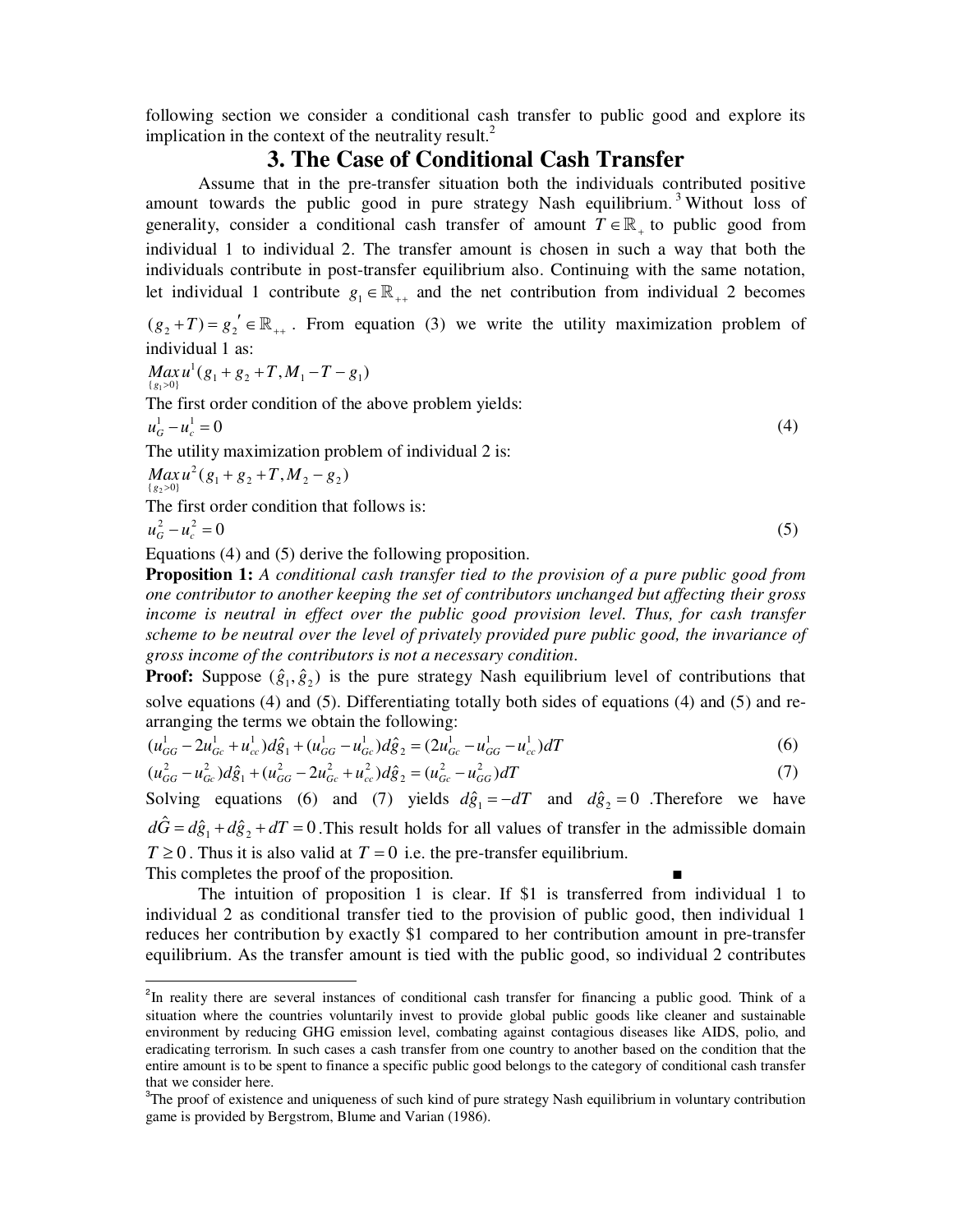entire \$1 to its provision and keeps her voluntarily contributed amount same as that in pretransfer equilibrium. Thus the total contribution amount remains unchanged making such transfer scheme neutral over the level of public good provided in the economy.

 The neutrality result stated in proposition 1 is distinct from that stated by Warr (1983). Warr derived that in a situation where all the individuals contribute positive amount for the public good, the amount of public good depends on the gross income of all the individuals. Thus, it followed as a corollary, income redistribution among the individuals keeping the set of contributors and gross income unchanged also leaves the amount of public good unchanged. It also appears apparently that restrictions on the set of contributors and gross income of the economy are necessary preconditions for neutrality to hold. Conversely, if a transfer scheme changes the gross income then the amount of public good is expected to change. But our proposition shows that although the restriction on set of contributors is a necessary condition but that on gross income of the individuals is not necessary at all for neutrality to hold. The reason is: if *T* is transferred from individual *i* to individual *j* as conditional/tied transfer, then the income of *i* becomes  $(M_i - T)$ . Since the transfer is tied to a particular good so *j* has to spend *T* on that good only and cannot incorporate it into her income. This implies the disposable income of  $j$  still remains  $M_j$  even after the income redistribution. The above argument clearly shows that such type of conditional transfer scheme affects the gross income of the individuals and an interesting and significant contribution is that it is also neutral in the public good provision level like the unconditional transfer scheme. Thus not only Warr (1983) but several other papers discussing Neutrality theorem from different perspectives, as already reviewed in section 1, have by far ignored the redundancy of the restriction on invariance of aggregate income of contributors in posttransfer equilibrium for neutrality.

### *3.1 An example with Cobb-Douglas utility function*

 In this section we corroborate our finding with an example of Cobb-Douglas type utility function. For convenience we use a log-linear transformation of it. Continuing with the same notations of section 2 we define the utility functions of individuals 1 and 2 as:

$$
u_1 = \alpha_1 \ln G + \alpha_2 \ln c_1
$$

$$
u_2 = \beta_1 \ln G + \beta_2 \ln c_2
$$

where  $G = g_1 + g_2$ ;  $\alpha_i, \beta_i \in \mathbb{R}_{++}$  for all  $i = 1, 2$ . The budget constraint of the *ith* individual is  $g_i + c_i = M_i$ ;  $\forall i = 1,2$ . Substituting  $c_i = M_i - g_i$  for all  $i = 1,2$  in the respective utility functions we obtain:

$$
u_1 = \alpha_1 \ln(g_1 + g_2) + \alpha_2 \ln(M_1 - g_1)
$$
\n(8)

$$
u_2 = \beta_1 \ln(g_1 + g_2) + \beta_2 \ln(M_2 - g_2)
$$
\n(9)

Maximizing  $u_1$  and  $u_2$  subject to  $g_1 > 0$  and  $g_2 > 0$  respectively, we have the following first order conditions:

$$
\frac{\alpha_1}{g_1 + g_2} = \frac{\alpha_2}{M_1 - g_1} \tag{10}
$$

$$
\frac{\beta_1}{g_1 + g_2} = \frac{\beta_2}{M_2 - g_2} \tag{11}
$$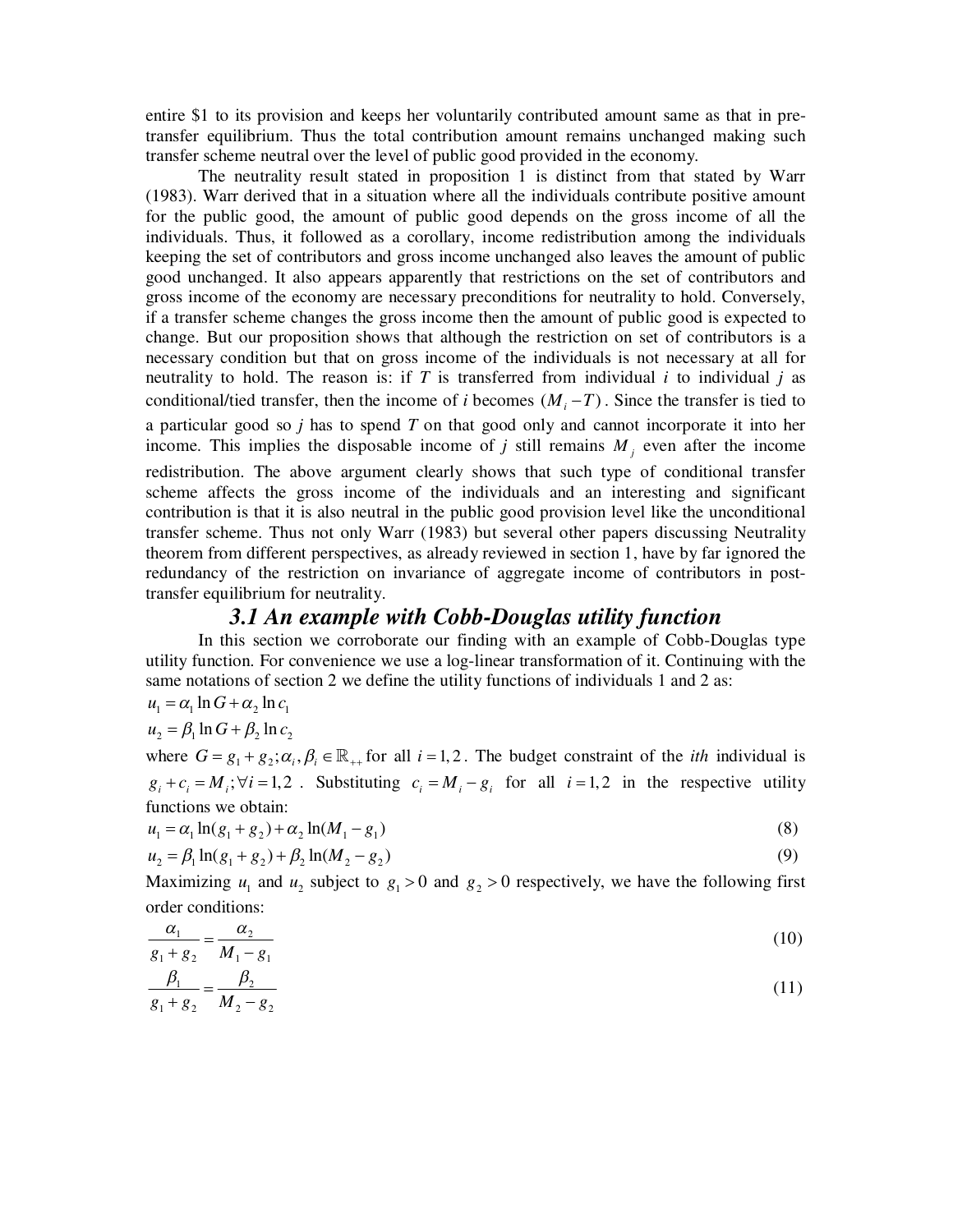Solving equations (10) and (11) yield:  $g_1^* = \frac{\alpha_1 (\rho_1 + \rho_2) m_1}{(\alpha_1 + \alpha_2)(\beta_1 + \beta_2) - \alpha_2 \beta_2}$  $1 + \alpha_2$   $1 + \beta_1 + \beta_2$   $1 - \alpha_2 \beta_2$  $g_1^* = \frac{\alpha_1(\beta_1 + \beta_2)M_1 - \beta_1\alpha_2M_1}{\beta_1(\beta_1 + \beta_2)}$  $(\alpha_1 + \alpha_2)(\beta_1 + \beta_2) - \alpha_2\beta_3$  $=\frac{\alpha_1(\beta_1+\beta_2)M_1-}{\alpha_1(\beta_1+\beta_2)}$  $+\alpha$ <sub>2</sub> )( $\beta$ <sub>1</sub> +  $\beta$ <sub>2</sub>) – and

 $2^* = \frac{p_1(\alpha_1 + \alpha_2)m_2}{(\alpha_1 + \alpha_2)(\beta_1 + \beta_2) - \alpha_2\beta_2}$  $1 + \alpha_2$   $1 + \beta_1 + \beta_2$   $1 - \alpha_2 \beta_2$  $g_2^* = \frac{\beta_1(\alpha_1 + \alpha_2)M_2 - \alpha_1\beta_2M_1}{\beta_1(\alpha_1 - \alpha_2)}$  $(\alpha_1 + \alpha_2)(\beta_1 + \beta_2) - \alpha_2\beta_1$  $=\frac{\beta_1(\alpha_1+\alpha_2)M_2-}{\beta_1(\alpha_1+\alpha_2)M_2-}$  $+\alpha_1 + \alpha_2 + \beta_1 + \beta_2 - \alpha_1 + \beta_3$ , where  $g_i^*$  represents the pure strategy Nash equilibrium  $+\alpha_2 + \beta_3 + \beta_4$ .

value of voluntary contribution of *ith* individual towards the public good.

Thus 
$$
G^* = g_1^* + g_2^* = \frac{\alpha_1 \beta_1 (M_1 + M_2)}{(\alpha_1 + \alpha_2)(\beta_1 + \beta_2) - \alpha_2 \beta_2^2}
$$
 (12)

Now we consider a conditional transfer of amount  $T > 0$  to the public good from individual 1 to individual 2. So the utility function of the individuals in equations (8) and (9) transform to:  $u_1 = \alpha_1 \ln(g_1 + g_2 + T) + \alpha_2 \ln(M_1 - T - g_1)$ 

$$
u_2 = \beta_1 \ln(g_1 + g_2 + T) + \beta_2 \ln(M_2 - g_2)
$$

Consequently, the first order conditions of utility maximization in equations (10) and (11) get modified to:

$$
\frac{\alpha_1}{g_1 + g_2 + T} = \frac{\alpha_2}{M_1 - T - g_1}
$$
\n(13)

$$
\frac{P_1}{g_1 + g_2 + T} = \frac{P_2}{M_2 - g_2} \tag{14}
$$

Solving equations (13) and (14) yield:  $\tilde{g}_1 = \frac{\alpha_1 (\mu_1 + \mu_2) m_1}{(\mu_1 + \mu_2)^2 m_1} \frac{\mu_1 \alpha_2 m_2}{\mu_2 \alpha_2} - T = g_1$  $_1$   $\alpha_2$   $\mu_1$   $_2$   $\alpha_2$   $\alpha_2$   $\alpha_2$  $\frac{(\beta_1 + \beta_2)M_1 - \beta_1\alpha_2M_2}{\beta_1 + \beta_2M_2 - T} = g_1^*$  $(\alpha_1 + \alpha_2)(\beta_1 + \beta_2)$  $\tilde{g}_1 = \frac{\alpha_1 (\beta_1 + \beta_2) M_1 - \beta_1 \alpha_2 M_2}{\beta_1 \beta_2 + \beta_2 M_1} - T = g_1^* - T$  $\alpha_1 + \alpha_2(\beta_1 + \beta_2) - \alpha_2\beta_2$  $=\frac{\alpha_1(\beta_1+\beta_2)M_1-\beta_1\alpha_2M_2}{T_1-T_2-M_2}-T_1=-\frac{g_1}{T_1}+...$  $+\alpha_2(\beta_1+\beta_2) \tilde{g}_1 = \frac{\alpha_1 \nu_1 + \mu_2 \mu_1}{\alpha_1 + \alpha_2 \mu_2} - T = g_1^* - T$  and

 $\alpha_2 = \frac{\mu_1(\alpha_1 + \alpha_2)m_2}{(\alpha_1 + \alpha_2)(\alpha_2 + \alpha_3)} = g_2$  $1 + \alpha_2 \wedge p_1 + p_2 \wedge \alpha_2 p_2$  $\frac{(\alpha_1 + \alpha_2)M_2 - \alpha_1\beta_2M_1}{\alpha_1^2 - \alpha_2^2} = g_2$  $(\alpha_1 + \alpha_2)(\beta_1 + \beta_2)$  $\tilde{g}_2 = \frac{\beta_1(\alpha_1 + \alpha_2)M_2 - \alpha_1\beta_2M_1}{\beta_1(\alpha_1 + \alpha_2)M_2 - \beta_2} = g$  $(\alpha_1 + \alpha_2)(\beta_1 + \beta_2) - \alpha_2\beta_2$  $=\frac{\beta_1(\alpha_1+\alpha_2)M_2-\alpha_1\beta_2M_1}{\beta_1^2}$  $\tilde{g}_2 = \frac{\mu_1(\alpha_1 + \alpha_2)R_2}{(\alpha_1 + \alpha_2)(\beta_1 + \beta_2) - \alpha_2\beta_2} = g_2^*$ , where  $\tilde{g}_1$  and  $\tilde{g}_2$  are the pure strategy Nash

equilibrium contribution amounts of individuals 1 and 2 in post transfer situation. Observe that  $\tilde{G} = \tilde{g}_1 + \tilde{g}_2 + T = G^*$ . Thus the above example confirms validity of Neutrality theorem in case of conditional cash transfer scheme.

#### **4. Further Discussions**

 So far we have confined ourselves to income redistribution among the contributors which keeps the set of contributors unchanged. But an interesting question is: what happens to the neutrality result if income is transferred from a contributor to a non-contributor or viceversa? It is clear from Bergstrom, Blume and Varian (1986) that for an unconditional transfer, the amount of public good changes in these situations, thus invalidating the neutrality result. Therefore, the question becomes more pertinent for the case of conditional transfer.

 Continuing with the same notations as of section 2, without any loss of generality assume  $M_1 > M_2$ . It follows from Bergstrom et al (1986) that in equilibrium, all contributors have higher wealth than all non-contributors. Consequently, we define the pre-transfer equilibrium as the one where individual 1 contributes positive amount and individual 2 contributes nothing. We let the contribution amount of individual 1 be  $g_1^* \in \mathbb{R}_{++}$ . Note that this is also the amount of public good provided.

Now we allow a conditional transfer of amount  $T > 0$  from individual 1 to individual 2. For the time being, we assume that although the transfer reduces the income of individual 1, yet she remains as contributor even in the post-transfer equilibrium. Thus she reduces her contribution to  $(g_1^*$ -*T*). On the other hand, as the income of individual 2 remains the same after receiving the conditional transfer, she voluntarily chooses to contribute nothing. But due to the tied nature of the transfer, she spends *T* for the public good. Hence the gross spending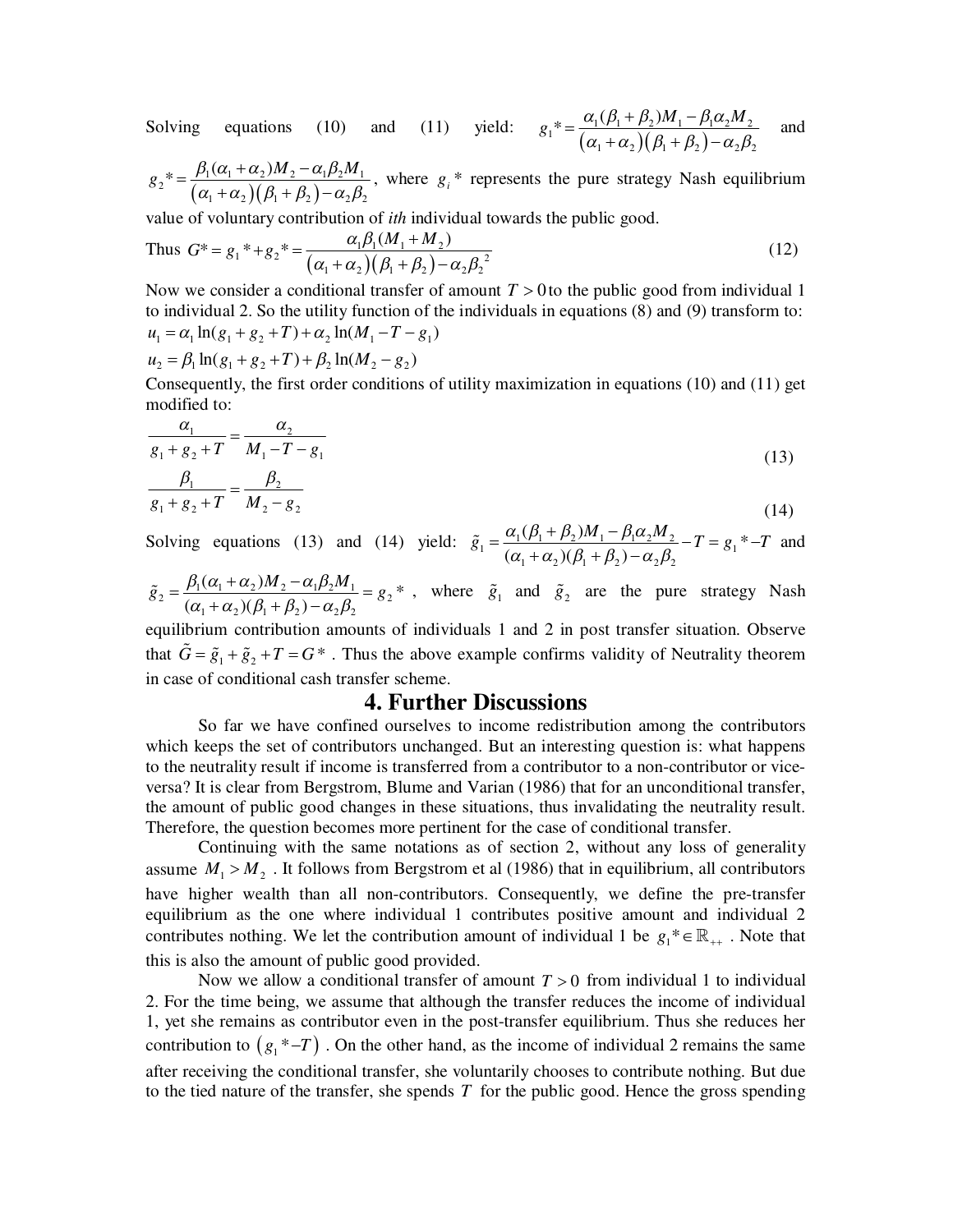towards the public good becomes  $\{(g_1^* - T) + T\} = g_1^*$ , which is the same as before. We note this interesting observation below.

**Observation 1:** *Unlike the unconditional transfer, a conditional cash transfer tied to the provision of public good, directed from a contributor to a non-contributor, is neutral in effect on the level of public good provided. This holds in a circumstance where the set of contributors remains unchanged even after the transfer.*

**Proof:** See the discussion above.

 Now consider the possibility where the transfer amount reduces the income of individual 1 to such an extent that she becomes a non-contributor in post-transfer equilibrium. For this, we must have  $T > g_1^*$  (follows from Bergstrom et al (1986)). So, in post-transfer equilibrium, both the individuals are voluntarily contributing nothing. Only individual 2 spends *T* received as transfer. Hence compared to the initial equilibrium, the amount of public good reduces by  $g_1^*$  but increases by  $T$ . Since we have  $T > g_1^*$ , we conclude that the amount of public good increases. Nonetheless, the conditional cash transfer scheme is not neutral in this situation.

 Finally we consider a conditional transfer from individual 2 to individual 1. Obviously it would not alter the sets of contributor and non-contributor. In this situation, since individual 1 would have to spend entire  $T$  for the public good, it prompts her to reduce her own contribution. But due to the altruistic nature, she reduces her contribution by an amount less than *T* . Clearly, the increase in spending is more than the reduction. This increases the level of provision of the public good. Thus the conditional cash transfer scheme is non-neutral in this situation as well.

Combining proposition 1 and observation 1, we present the neutrality obtained with respect to conditional cash transfer scheme in a single proposition as follows:

**Proposition 2:** *A conditional cash transfer tied to the provision of public good is neutral in effect over the level of its provision, provided the following two conditions are satisfied;* 

*(i) the transfer is directed from a contributor, and* 

*(ii) the set of contributors remains unchanged after the transfer.* 

*The neutrality holds irrespective of whether the recipient of transfer is a contributor or a non-contributor in pre-transfer equilibrium.*

**Proof:** See the discussion above. ■

 In the beginning, Warr (1983) showed that when a single public good is provided at positive level by private individuals, its provision is unaffected by a redistribution of income. This neutrality holds regardless of differences in individual preferences. But the problem with this observation was the difficulty to accept an equilibrium where every individual in an unequal society is a contributor. It was only when Bergstrom et al (1986) proposed that all contributors have higher wealth than all non-contributors, it became clear that neutrality holds only when income redistribution is done among the contributors and its set remains unchanged even after the cash transfer program. They also confirmed that the result still holds for other forms of public good production function and for more general solution concepts other than Nash equilibrium.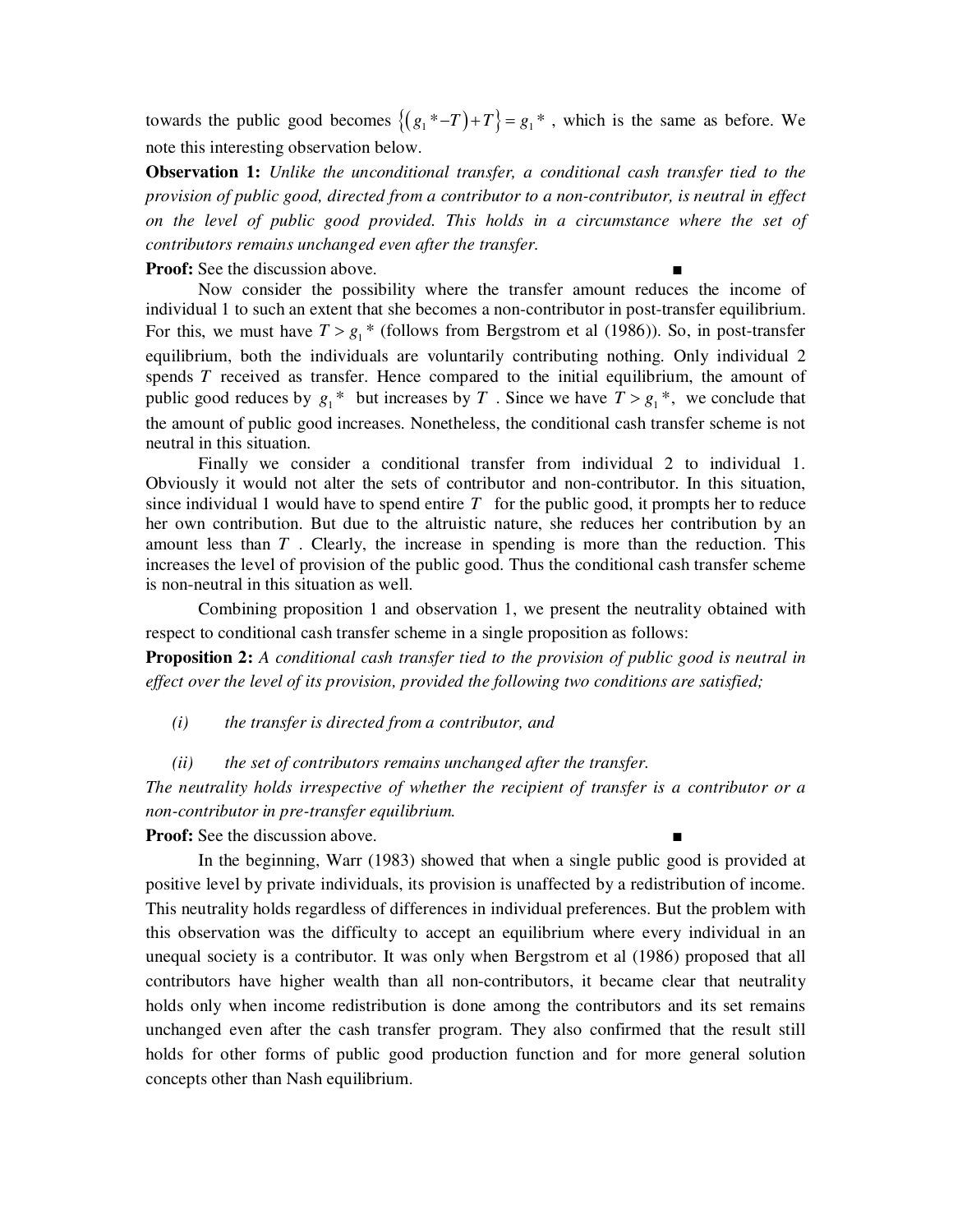The basic reason behind the neutrality result is that level of public good provided depends on gross income of the contributors. Hence and quite obviously, a general kind of cash transfer among the contributors leaves their gross income unchanged and so also the level of public good provided. In proposition 1 we show that a conditional cash transfer tied to the public good alters the gross income of the contributors but is still neutral over the amount of public good produced. Thus we assert that for the neutrality of cash transfer, invariance of gross income of the contributors is not necessary.

 In fact, the Neutrality theorem obtained by Warr (1983) and Bergstrom et al (1986) in case of unconditional transfer can be reconciled with the same proposed here with respect to conditional transfer. According to them, the transfer donor reduces her voluntary contribution exactly by the transfer amount and the recipient increases her contribution by the same amount. Alternatively, we can view this as the recipient keeping her voluntary contribution amount unchanged and spending the entire transfer amount for the provision of the public good. But this is exactly the case of conditional transfer tied to the public good. Thus it is the behavior of the individuals that make the two transfer schemes equivalent when income redistribution is done among the contributors only.

 Bergstrom et al (1986) also show that unconditional cash transfer from contributors to non-contributors decreases the amount of public good, if both the sets remain unchanged. This is not true for conditional transfer. Proposition 2 shows that in such situation, neutrality of conditional transfer is preserved. The rationale for this difference is although a noncontributor voluntarily contributes nothing, but due to the tied nature of the transfer, she spends the entire amount that she has received for the provision of public good. So the fall in contribution of the contributor resulting from loss of income is neutralized by the spending of the non-contributor. Whereas, since there is no condition imposed on the mode of spending of the untied transfer amount, the non-contributor spends it entirely on the private consumption good. Thus there is no scope to offset the fall in contribution of the contributor.

 An interesting implication follows from propositions 1 and 2. The neutrality of unconditional cash transfer requires the redistribution of income to remain confined to the set of contributors only. But neutrality of conditional cash transfer requires a milder condition: the transfer donor must be a contributor. The recipient can be a contributor or a noncontributor. Thus the redistribution can be both within the contributing set as well as across the sets.

#### **5. Conclusion**

 This note considers an economy where two individuals voluntarily contribute positive amount to provide a single pure public good. Alongside, each consumes a private good as well. It shows that a conditional cash transfer tied to the provision of a public good from one individual to another is neutral over the level of public good provided in the economy, provided the set of contributors remains unchanged after the transfer. The result is significant as it nullifies the necessity of invariance of gross income of the contributors as a pre-requisite for the neutrality result which was apparently evident from the Neutrality theorem proposed